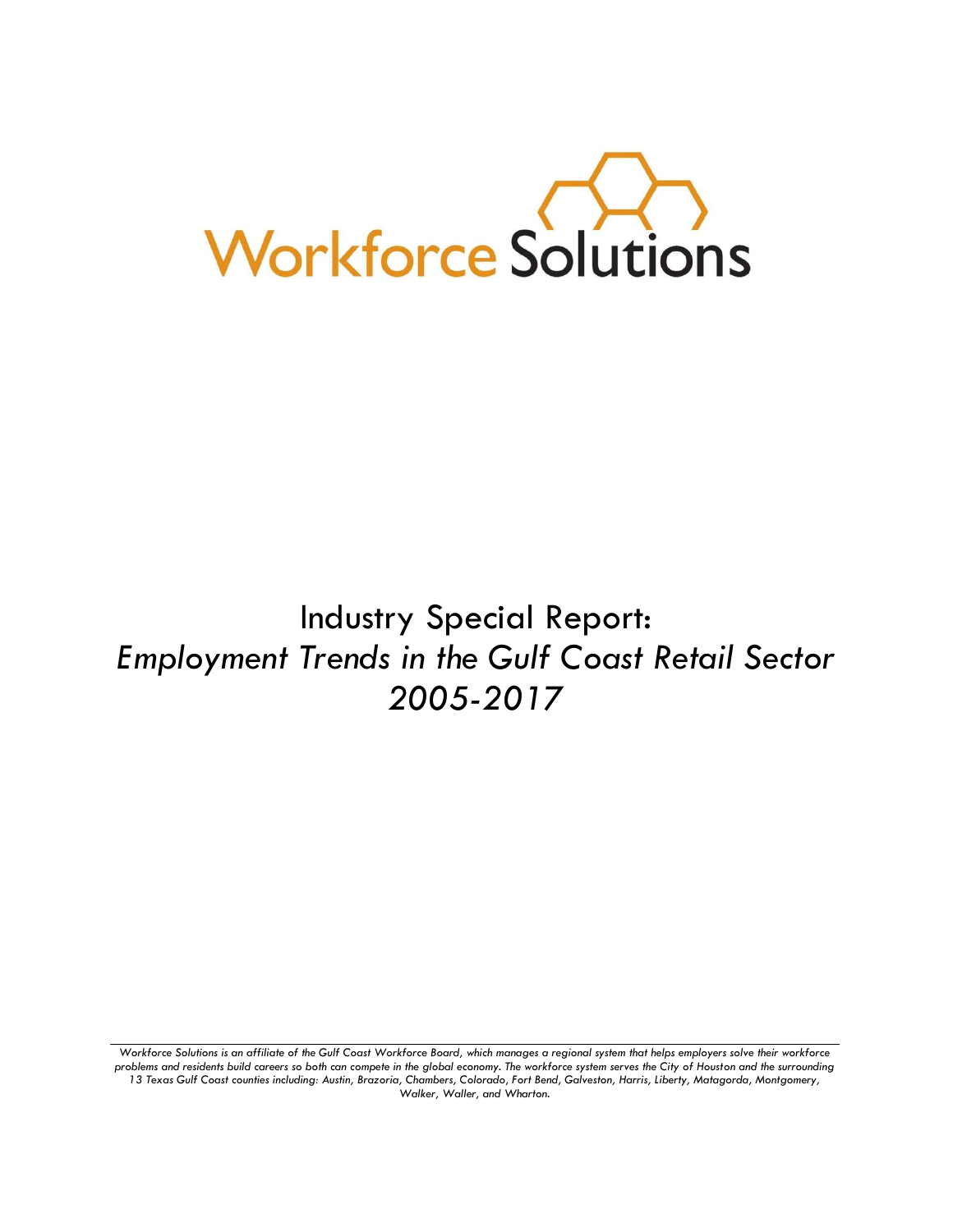#### **Overview**

A key feature of the U.S. economy is the substantial contribution of consumption to total economic output, which represents nearly 70 percent of U.S. gross domestic product.<sup>i</sup> A reflection of this can be found in the Retail sector, which in the second quarter of 2017 contributed \$1.13 trillion to GDP and accounted for 13 percent of total private employment across the U.S.<sup>ii iii</sup> The local contribution of this sector to the Gulf Coast economy is comparably significant with over 311,000 jobs representing nearly 1 in 10 employment opportunities in the region. Retail has long provided new entrants to the workforce with an environment for acquiring basic workplace skills while earning wages. However, changes in consumer habits and technology are reshaping Retail in ways that are likely to have significant implications for the labor market. Non-store Retail, commonly referred to as "Online" Retail by media outlets, is one such major force in this transformation. This segment of retail has benefitted immensely from the proliferation of smartphones and coupled with expedited shipping has led to a diminished role for traditional brickand-mortar establishments. This report will examine the Gulf Coast Retail sector over approximately the past decade in order to highlight these trends at the local level and ultimately identify the potential challenges to future workforce development efforts vis-à-vis this important source of employment for many of the region's residents.

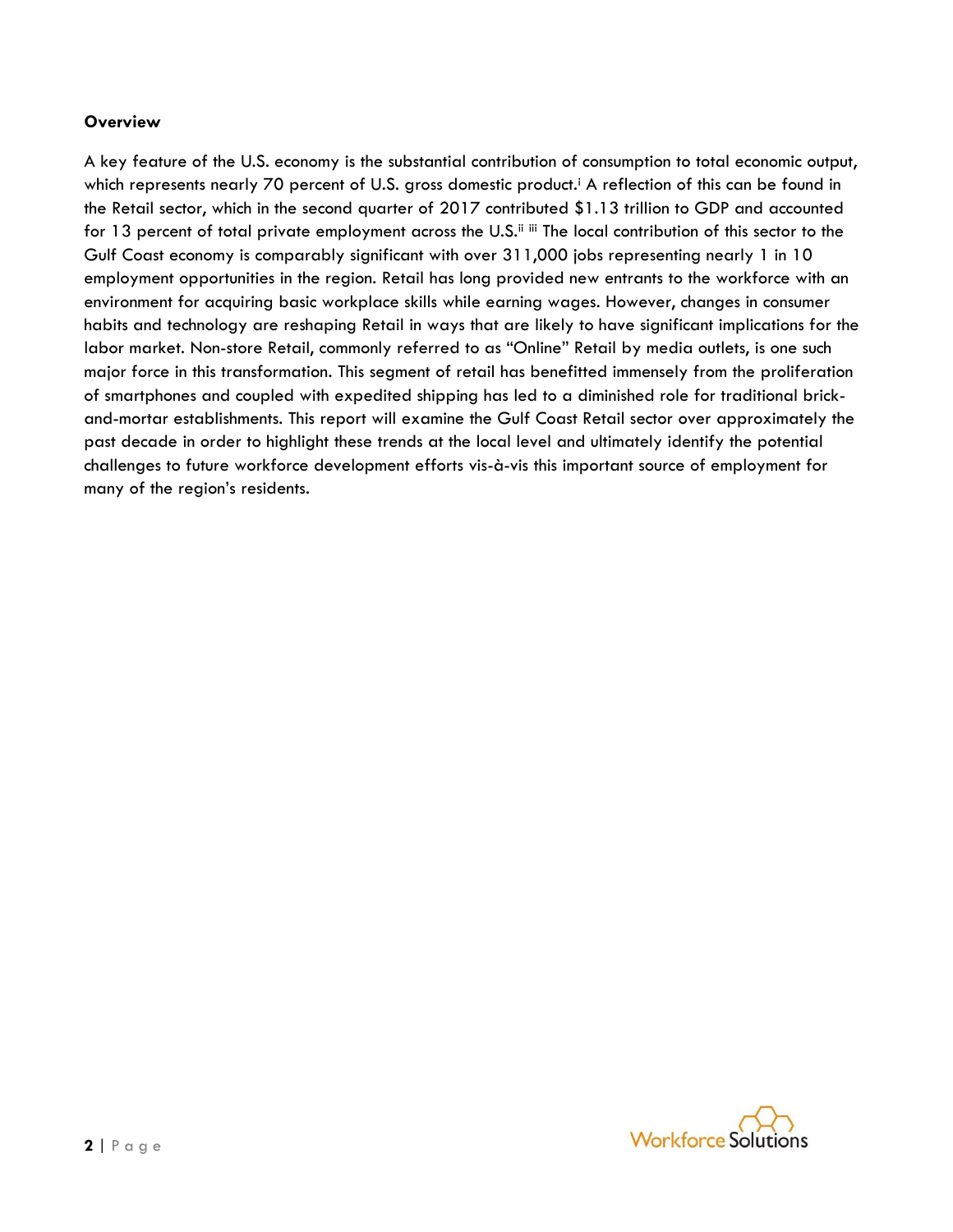### **General Characteristics of Retail in the Gulf Coast Region**

Analyzing second quarter 2017 data from the Quarterly Census of Employment and Wages (QCEW), revealed that the 13-County Gulf Coast Region possessed 310,564 total Retail jobs representing 10.5 percent of total covered employment. This also happens to be the long-term average since 2005. As a highly seasonal sector, Retail's share of employment typically peaks in the fourth quarter of each year and bottoms in the first quarter of the following year. For much of the past decade, the highest contribution on record occurred in the fourth quarter of 2005 at 10.9 percent of total covered employment, a feat that would not be repeated until the fourth quarter of 2016. Interestingly, during that time, over-the-year job losses across all sectors in the region combined were in excess of -17,500.iv Furthermore, despite the severity of the Great Recession from approximately 2008 to 2010, Retail did not shrink the most on record during this timeframe but rather in first quarter of 2015, coinciding with the most recent decline in oil prices, when it reached a low of 10.1 percent. (See Chart 1.)



**Chart 1. Gulf Coast Region Retail Employment as Percentage of Total Covered Employment Q2-2005 to Q2-2017**

In terms of Retail business establishments, QCEW reported that there were 18,458 across the in the second quarter of 2017. Based on the seeming ubiquity of shopping centers, strip malls, and stand-alone businesses, one might assume that Retail establishments would be the most numerous. Surprisingly, Retail outlets were only the third-most common type of business establishment in the region after Professional and Technical (21,698) and Health Care and Social Assistance (19,792). Nonetheless, Retail establishments accounted for 1 out of every 9 businesses in the Gulf Coast Region. (See Chart 2.) Dividing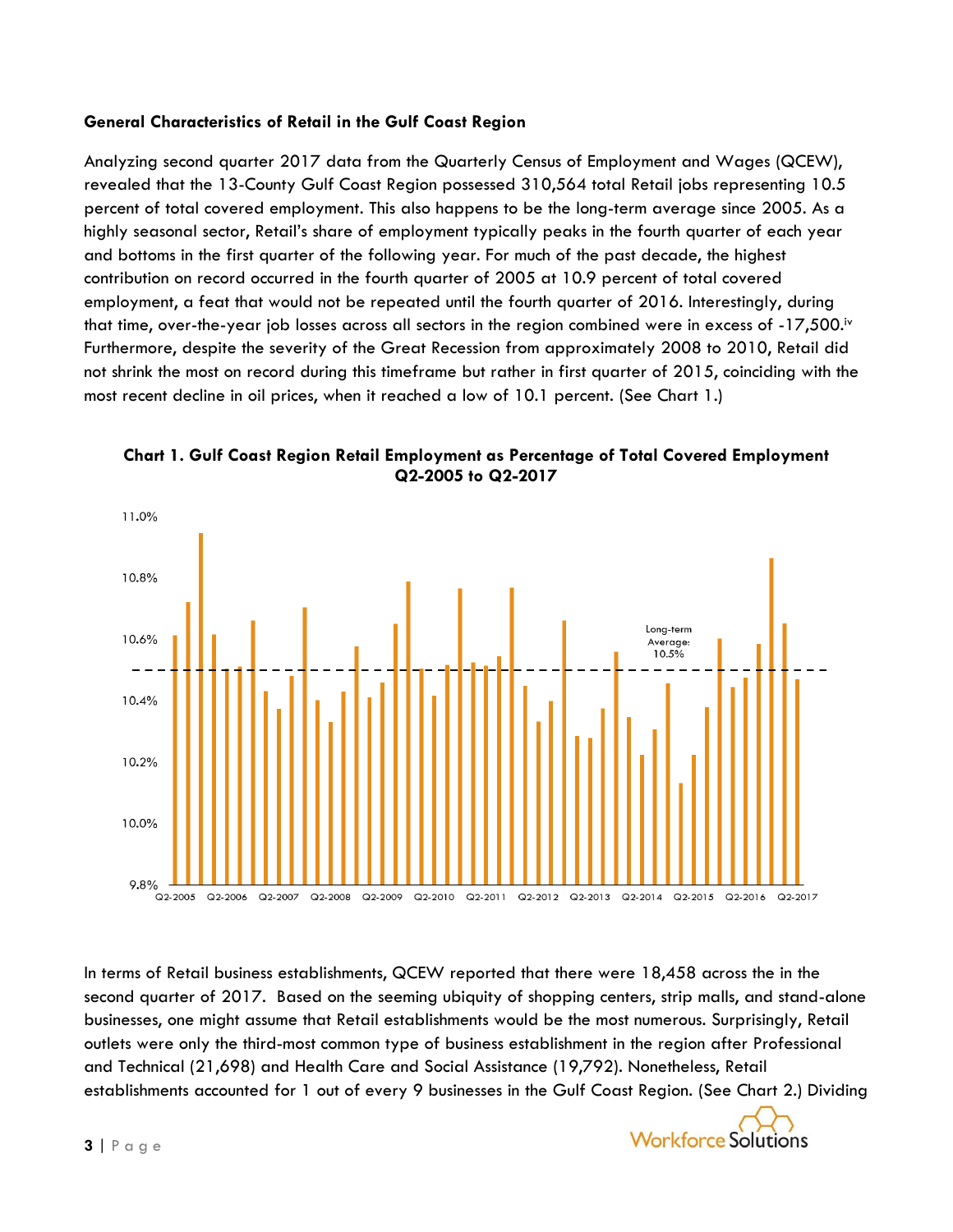the number of Retail jobs by the number of establishments, revealed that on average each Retail establishment in the region contained 16.8 jobs. Note that the average number of jobs per Retail establishment is likely to be much higher than the number of workers given the propensity of Retail employ individuals on a part-time basis. Across the 26 types of Retail at the 4-digit NAICS level, the average number of jobs found within an establishment ranged from a low of 5 among Florists to high of 91 among Department Stores. (See Chart 3.)





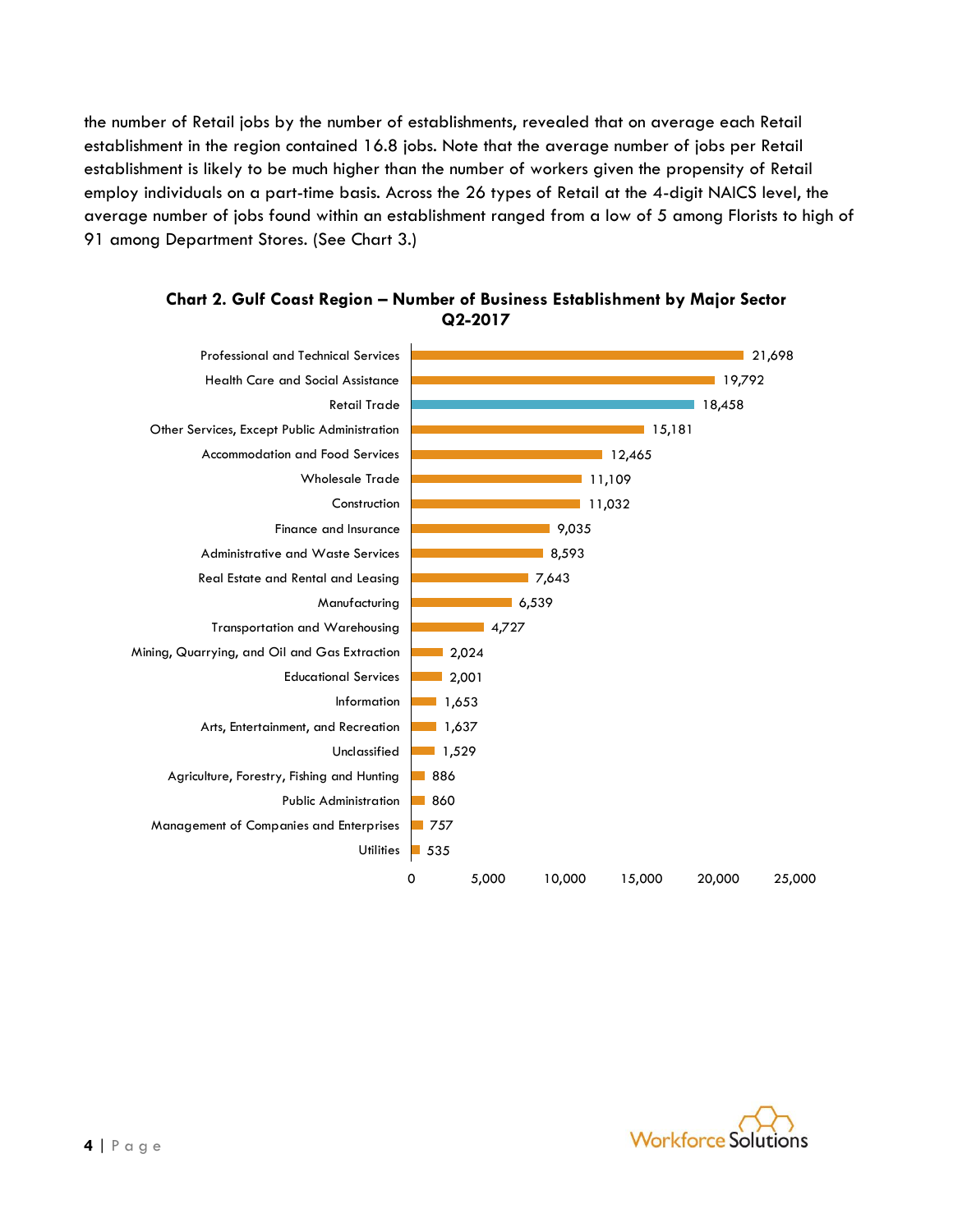## **Chart 3. Gulf Coast Region – Average Number of Jobs per Detailed 4-Digit NAICS Retail Industry Q2-2017**



# **Long-term and Recent Growth Trends in Gulf Coast Retail Employment**

From the second quarter of 2005 until 2017, Retail job growth in the region increased 24.9 percent, slightly below the overall increase in employment for all industries at 26.6 percent. Retail establishment growth stood at 22.0 percent compared to a 13.0-percent increase for all types of establishments over this same period. These metrics would seem to indicate that over the long-term, Retail in the Gulf Coast has fared reasonably well. However, this decade-long lookback at the sector obscures more recent trends. Over the past few years there have been numerous announcements of national Retail chain bankruptcies resulting in store closures. Several firms were known to have a significant presence in the Gulf Coast before exiting the market completely while others continue to operate in the region albeit in a reduced capacity. In some instances, closures were more a reflection of a particular company's financial stability, or lack thereof, rather than the specific type of Retail segment or the Retail Sector generally (see Sports Authority and Dick's Sporting Goods). In others, such as small independently-owned florists, a lack of economies of scale, the idiosyncrasies of a highly perishable product, and increased competition

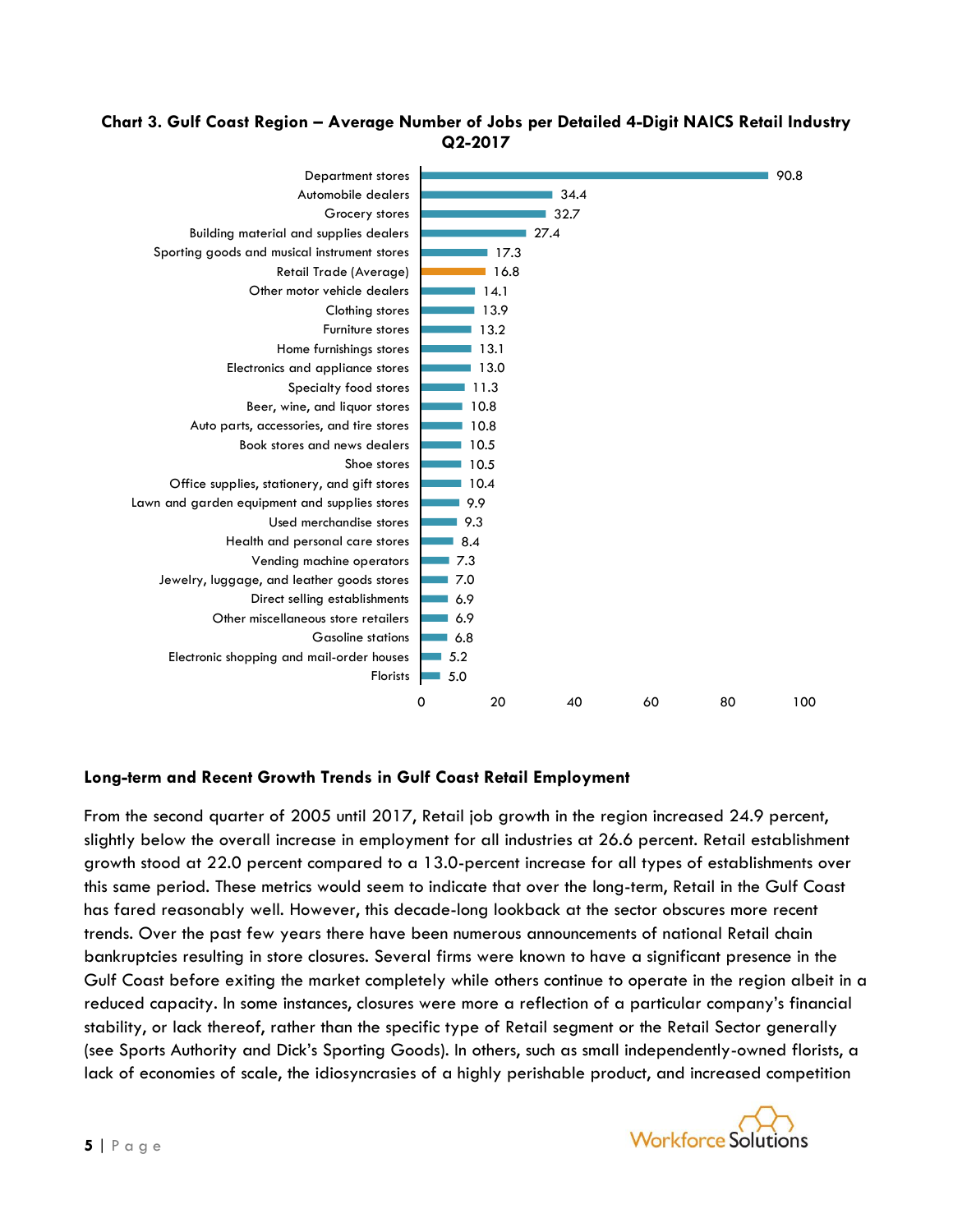from grocery stores and online retailers brings into question the viability of that industry's business model going forward.

Regardless of the cause of the declines, it is instructive to look at recent trends to describe the direction of the sector at present. In doing so, we find that year-over-year Retail job growth in the region peaked in January 2014 at 3.9 percent and subsequently began to exhibit an uneven pattern of lower highs and lower lows. Note that this inflection point preceded the dramatic decline in oil prices in late-2014 that precipitated the region's most recent downturn by nearly a full year. As of the second quarter 2017, Retail job growth had slowed to 0.6 percent, a pace of growth not seen since October 2010 as the Gulf Coast was emerging from the Great Recession. As an aside, the Current Employment Statistics (CES) survey, which provides monthly estimated snapshots of employment rather than a comprehensive census, indicates that Retail job growth turned negative year over year in March 2017 with a -0.1-percent decline. This does not guarantee that QCEW will also reflect negative growth as third and fourth quarter 2017 data are released yet it does point to the possibility of continued slowing in the second half of the year leading up to Hurricane Harvey, which may have reversed this trend at least temporarily. Again, given that many of the Retail bankruptcies and store closures occurred among national chains, we would expect national Retail trends to mirror our own and vice versa. This was in fact that case although the exact turning points and magnitudes varied, with the U.S. reaching a peak growth rate of 2.2 percent in August 2015 followed by a comparatively steadier decline and culminating in a second-quarter 2017 pace of growth of just 0.2 percent.

**Chart 4. Gulf Coast Region and U.S. – Year Over Year Percent Change in Retail Job Growth Q2-2005 to Q2-2017**



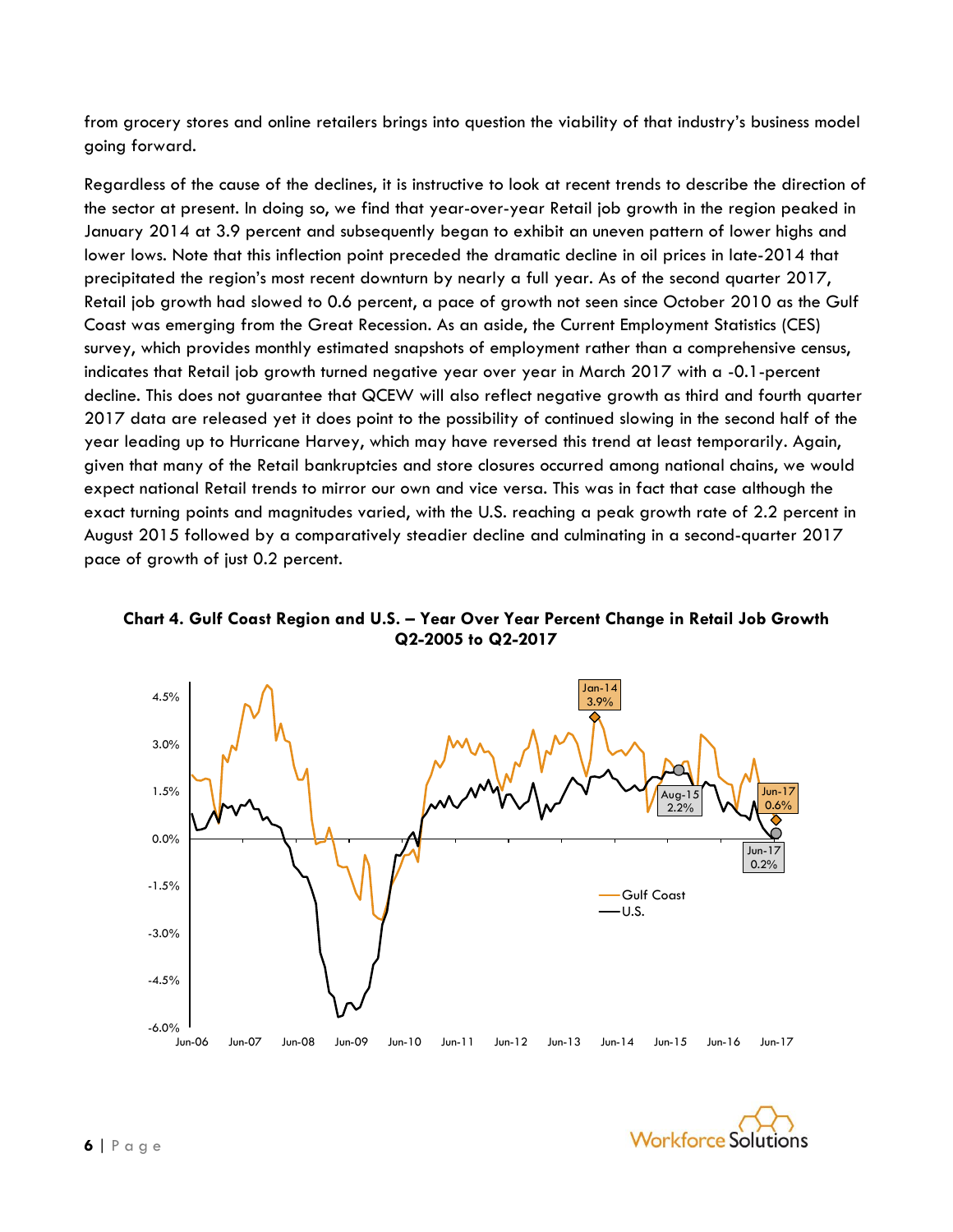Logically, bankruptcies and store closures, leading to job losses, are key drivers of the trends described above, but the question remains "why are retailers declining in the first place?" Earlier we alluded to changing consumer preferences and technology as generally cited causes. One key player frequently identified in the reshaping of Retail as we know it is e-commerce retailer Amazon. Founded in 1994, it has become the world's largest retailer in terms of online sales and as of 2017 was responsible for 43.5 percent of U.S. total online sales and 4.0 percent of all U.S. Retail sales.<sup>v</sup> There are reports that across the U.S. 79 million people possess Amazon Prime memberships which could translate to as many as 66 million households.<sup>vi</sup> While Amazon is not the only company responsible for the rise of e-commerce, and proving absolute causation is virtually impossible, it is still worth pondering the extent to which the "Amazon Effect" or at the very least a shift to online shopping generally is adversely impacting brick and mortar Retail. Using Amazon as a proxy for the disruption to traditional Retail, below are some of the company's product offerings, technological developments and acquisitions that are likely to have already altered consumer habits and are likely to continue doing so:

- 2005: Amazon Prime launches by offering unlimited two-day free shipping on millions of items and later in 2011, access to a vast library of streaming TV and movies. vii
- 2012: Amazon acquires Kiva Systems, a robotics company manufacturing automated warehouse inventory management and logistics systems. In the years prior to this acquisition, it was reported that the course of a day, Amazon fulfillment center workers walked 7 to 15 miles. Presumably further integration of this technology will significantly reduce distances traveled on-foot by workers in fulfillment centers.<sup>viii ix</sup>
- 2014: Amazon launches the Echo, a digital personal assistant which uses speech-recognition technology and allows for purchase of an initially limited but growing list of items.<sup>x</sup>
- 2017: Amazon acquires organic grocery store chain Whole Foods Market, in the processing adding 400 physical stores, and potentially future distribution centers, located in highly desirable areas to its e-commerce operations.xi
- 2018: Amazon opens its first cashier-less convenience store dubbed "Amazon Go" to the public.xii

Reviewing the above timeline in the context of Chart 4 reconfirms the difficulty in identifying any degree of cause and effect between Amazon developments and labor market impacts at the aggregate level. Therefore, a brief analysis of selected 4-digit NAICS detailed Retail industries at the regional level may provide more useful insights. Of the 27 detailed varieties of Retail found in the Gulf Coast, one type stands out among the rest in terms of growth between Q2-2005 and Q2-2017: 4541 Electronic shopping and mail-order houses, which primarily refers to online Retail outlets. This Retail industry experienced a 150.1 percent increase in employment over the past 12 years, growing from just 782 jobs to 1,956. With regard to business establishments, this industry saw an even larger increase of 182.7 percent. Furthermore, Electronic shopping Retail was the fastest-growing Retail variety roughly 40 percent of the time over the 12-year period.<sup>xiii</sup> Making this category noteworthy is that it is a likely candidate for capturing the employment contribution online retailers like Amazon, though the inclusion of said company cannot be confirmed using publicly available data. At the other end of the spectrum are Retail industries experiencing significant job losses, for example Book stores and news dealers (-45.7 percent), Florists (- 41.3 percent), Office supplies, stationery, and gift stores (-12.7 percent) to name a few. Once again, a

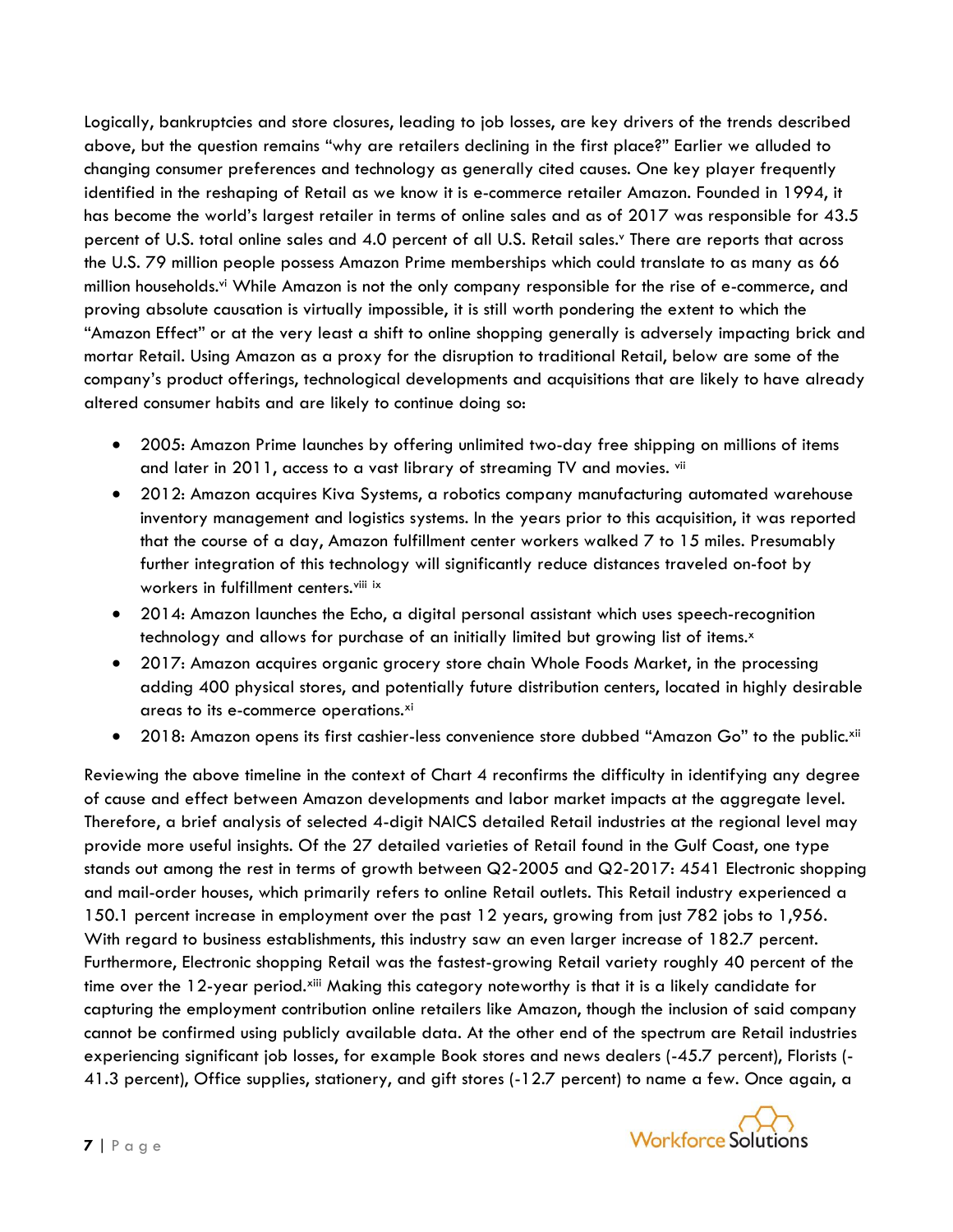long-term lookback obscures more recent trends affecting some Retail industries more than others, which will be examined in the next section. Nonetheless, the rapid growth of Electronic shopping relative to overall Retail coupled with declines in various types of Retail that have traditionally relied on brick-andmortar establishments to sell goods and services provides some evidence of the shift toward online Retail at the expensive of its physical counterpart across the region. (See Charts 5. And 6.)



## **Chart 5. Gulf Coast Region Percent Change in Employment by 4-Digit NAICS Retail Industry Q2-2005 to Q2-2017**

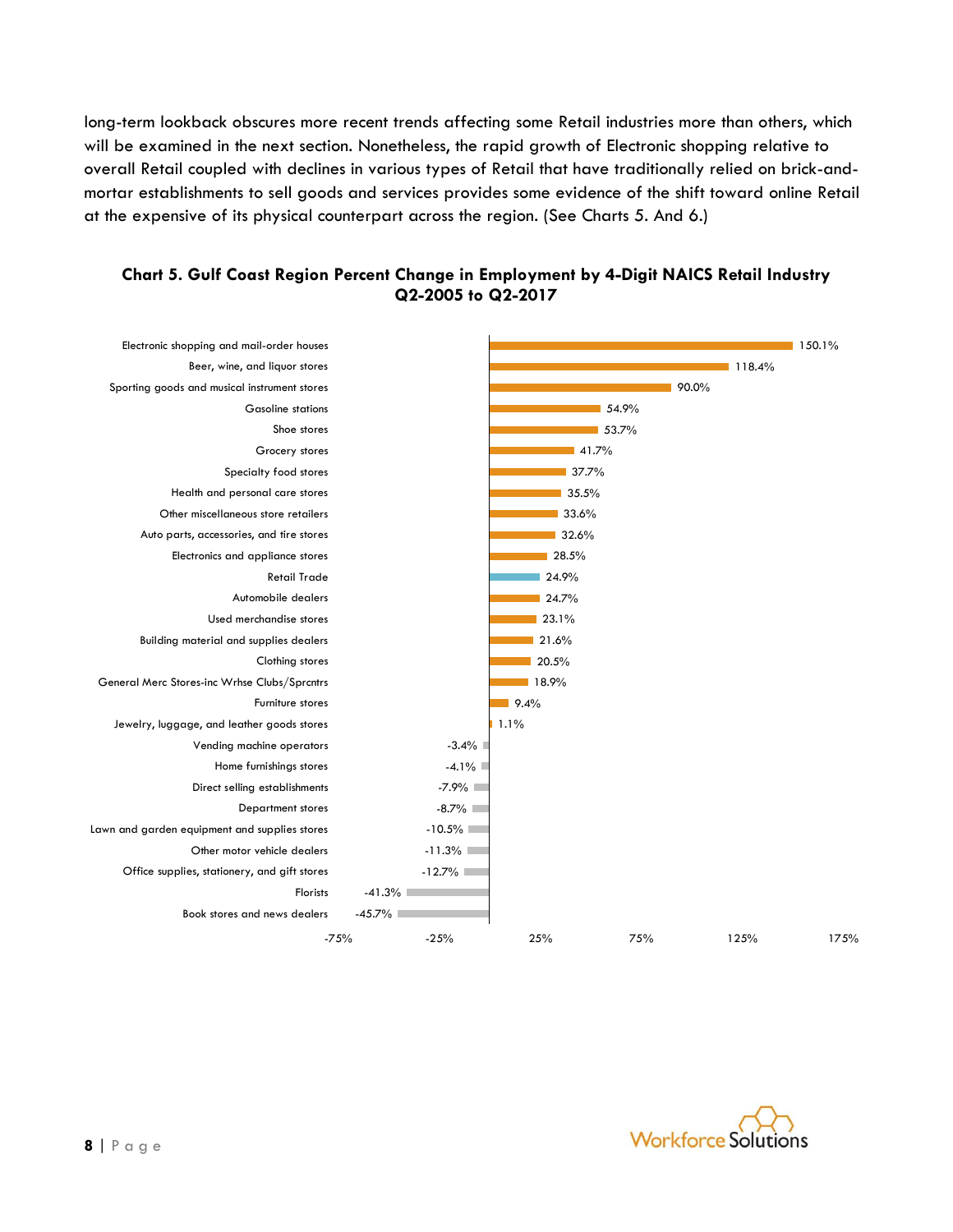## **Chart 6. Gulf Coast Region Percent Change in Number of Business Establishments by 4-Digit NAICS Retail Industry Q2-2005 to Q2-2017**



# **Detailed Retail Industry Contributions to Overall Retail Job Growth**

An understanding of which types of Retail have either increased or decreased over time is critical to discerning the possible impacts of a shift from conventional retail to online. However, such an analysis is incomplete without examining the long-term contributions of various Retail industries to overall Retail job growth as this reveals important dynamics not otherwise captured. Between the second quarter of 2005 and 2017, 67,034 Retail jobs were added before subtracting -5,128 jobs that were lost over this same period. Among the jobs that were added, more than one-quarter (26.7 percent) came from 4451 Grocery stores alone, making this Retail industry this single-largest contributor to (gross) job growth. This was followed by General Merchandise Stores Including Warehouse Clubs/Supercenters (9.6 percent), Gasoline Stations (8.9 percent), Automobile Dealers (8.5 percent), and Health and Personal Care Stores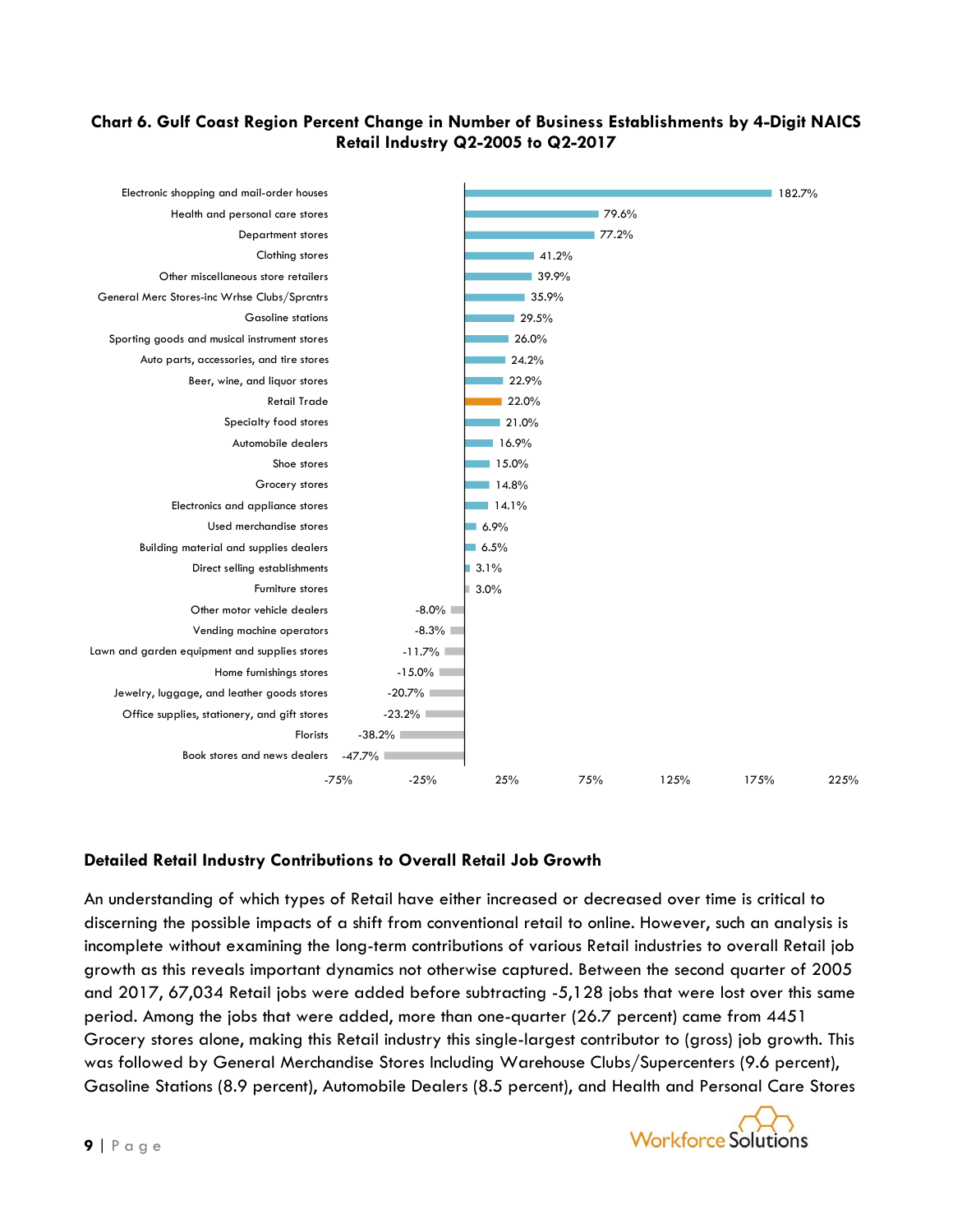(7.4 percent). Growth in the aforementioned industries reflects the 28.6 percent increase in population across the Gulf Coast between 2005 and 2016, the most recent year for which county-level data are available. As a final observation of job-growth contributors, the top-five noted above appear to be currently somewhat less vulnerable to competition from primarily online retailers, like Amazon, given the nature of the products sold, e.g. perishable food items, wholesale club bulk items, gasoline, automobiles, and pharmaceuticals. Note that many retailers of these items now include at least some online component in the customer service experience ranging from rewards points systems, to virtual customization of products, to on-site pickup and/or home delivery.

| <b>NAICS</b>        | Industry                                      | Contribution |
|---------------------|-----------------------------------------------|--------------|
|                     |                                               |              |
| 4451                | Grocery stores                                | 26.7%        |
| $452B$ <sup>1</sup> | General Merc Stores-inc Wrhse Clubs/Sprantrs  | 9.6%         |
| 4471                | <b>Gasoline stations</b>                      | 8.9%         |
| 4411                | Automobile dealers                            | 8.5%         |
| 4461                | Health and personal care stores               | 7.4%         |
| 4511                | Sporting goods and musical instrument stores  | 7.1%         |
| 4481                | Clothing stores                               | 5.7%         |
| 4441                | <b>Building material and supplies dealers</b> | 5.6%         |
| 4413                | Auto parts, accessories, and tire stores      | 4.2%         |
| 4431                | Electronics and appliance stores              | $4.0\%$      |
| 4453                | Beer, wine, and liquor stores                 | 3.0%         |
| 4482                | Shoe stores                                   | 2.3%         |
| 4452                | Specialty food stores                         | 2.1%         |
| 4539                | Other miscellaneous store retailers           | 1.9%         |
| 4541                | Electronic shopping and mail-order houses     | 1.8%         |
| 4533                | Used merchandise stores                       | 0.7%         |
| 4421                | Furniture stores                              | 0.6%         |
| 4483                | Jewelry, luggage, and leather goods stores    | 0.04%        |

# **Table 1. Gulf Coast Region Percent Contribution to Retail Sector Gross Job Gains by 4-Digit NAICS Retail Industry Q2-2005 to Q2-2017**

<sup>1</sup>Reflects 6-digit NAICS category consolidations due to changes in 2012 and 2017 NAICS structures to preserve data continuity.

In contrast to the above table of job-growth contributors, the table below illustrates one of the most salient features of recent Retail Sector declines, that of the shrinking importance of traditional Department Stores. In 2017 alone, over 324 department store locations representing some 36 million square feet were projected to become vacant, potentially imperiling the shopping centers of which they are typically considered "anchor tenants."<sup>xiv</sup> This industry accounted for 36.8 jobs lost over the past 12 years. Surprisingly, the number of Department Store establishments *increased* over the period from 123 to 218 for a 77.2-percent gain. However, this growth belies the precipitous drop in the average number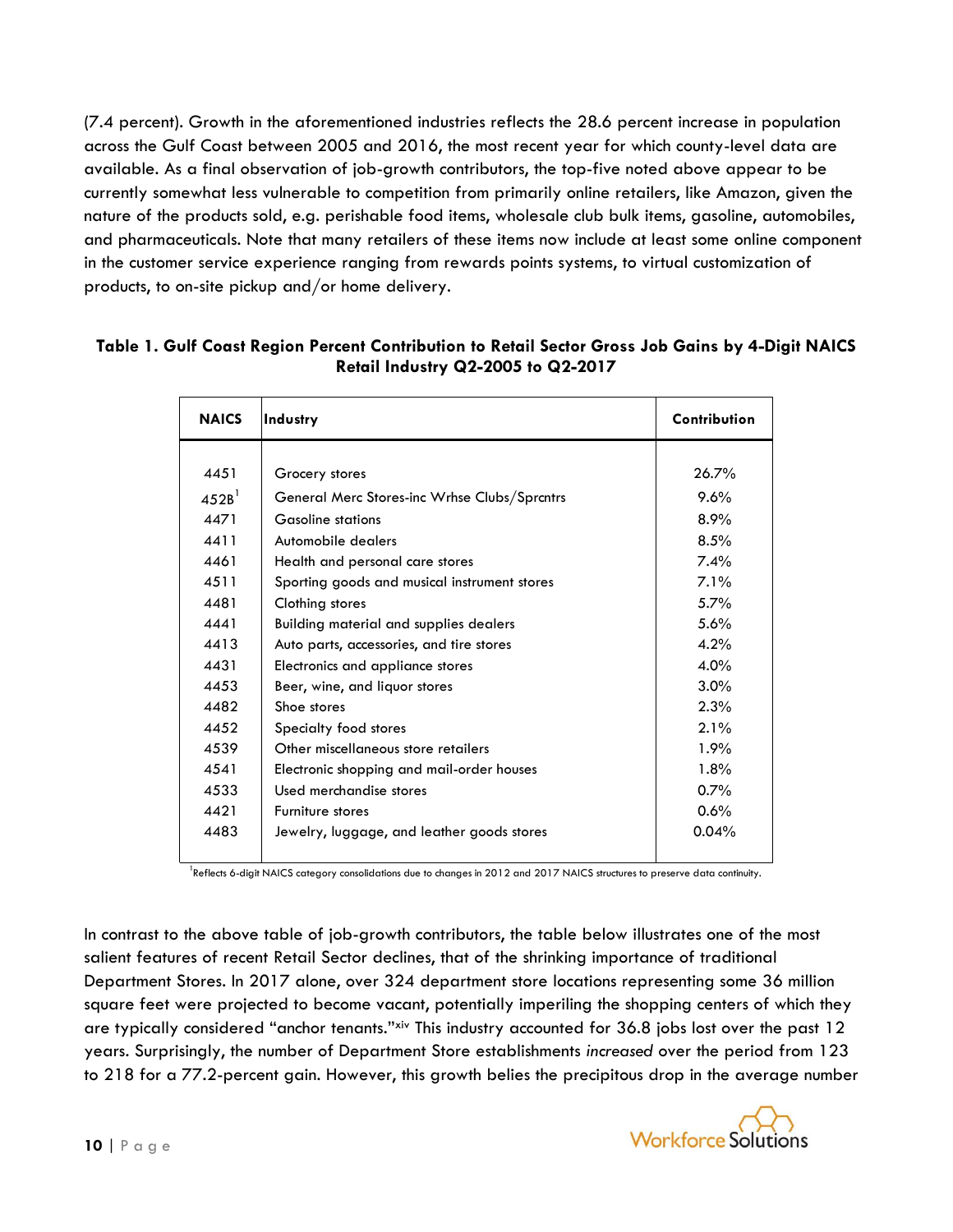of *jobs per establishment* from 176.2 in the second quarter of 2005 to 90.8 in the second quarter of 2017 for -48.5 percent decline. In other words, the number of Department Stores has managed to rise, albeit more slowly in recent years, yet the number of jobs and therefore workers supported by each establishment has fallen, something which corroborated by an 8.2-percent decline in jobs over this period. Other Retail industries exhibiting these same contradictory patterns include Health and Personal Care Stores which includes retail pharmacies (-24. 5 percent), Clothing Stores (-14.7 percent), and perhaps most ironically of all, and suggesting rapid gains in efficiency, Electronic Shopping and Mail-order Houses (-11.5 percent). (See Charts 5, 6, and 7.)

## **Chart 7. Gulf Coast Region Percent Change in Average Number of Jobs per Establishment by 4-Digit NAICS Retail Industry Q2-2005 to Q2-2017**



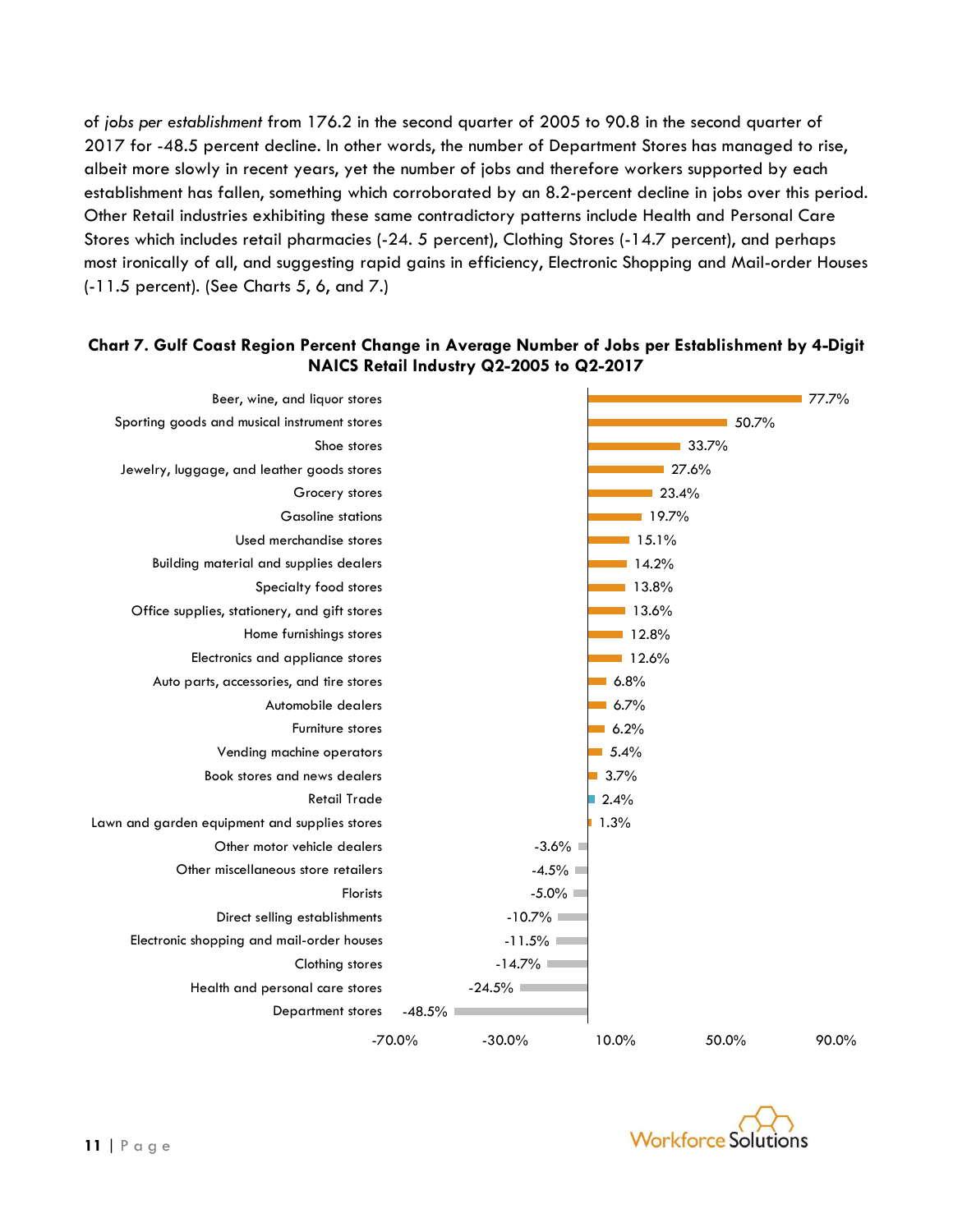#### **Table 2. Gulf Coast Region Percent Contribution to Retail Sector Gross Job Losses by 4-Digit NAICS Retail Industry Q2-2005 to Q2-2017**

| <b>NAICS</b>        | Industry                                      | Contribution |
|---------------------|-----------------------------------------------|--------------|
|                     |                                               |              |
| $452A$ <sup>1</sup> | Department stores                             | $-36.8\%$    |
| 4512                | Book stores and news dealers                  | $-23.2%$     |
| 4532                | Office supplies, stationery, and gift stores  | $-13.2%$     |
| 4531                | <b>Florists</b>                               | $-9.8\%$     |
| 4412                | Other motor vehicle dealers                   | $-6.0\%$     |
| 4442                | Lawn and garden equipment and supplies stores | $-4.8%$      |
| 4422                | Home furnishings stores                       | $-4.3\%$     |
| 4543                | Direct selling establishments                 | $-1.5\%$     |
| 4542                | Vending machine operators                     | $-0.3%$      |
|                     |                                               |              |
|                     |                                               |              |

<sup>1</sup>Reflects 6-digit NAICS category consolidations due to changes in 2012 and 2017 NAICS structures to preserve data continuity.

## **The Other Byproduct of the Rise in Online Retail: Warehousing**

It is widely accepted that online Retail obviates a significant portion of the need for an in-person Retail experience. However, another key component of the Retail process remains: the storage and distribution of products prior to reaching consumers, typically from a warehouse or similar facility. In the Gulf Coast Region, long-term trends showed that Warehousing and Storage Sector experienced employment growth of 93.9 percent and establishment growth of 47.9 percent between the second quarter of 2005 and 2017, and as was the case for Electronic shopping and mail-order houses, substantially faster than overall job or establishment growth across all sectors of the region's economy. A look at year-over-year changes reveals that regionally this sector experiences much higher levels of volatility in terms of employment changes compared to the U.S. Nonetheless, the overall trend remains mildly positive despite a sharp drop November 2016 when growth reached 18.6 percent before falling to its most recent rate of 1.6 percent. The reasons for the volatility are unclear though one possible explanation is the reclassification of establishments either to or from this industry during the first quarter benchmarking process that takes place within QCEW each year.

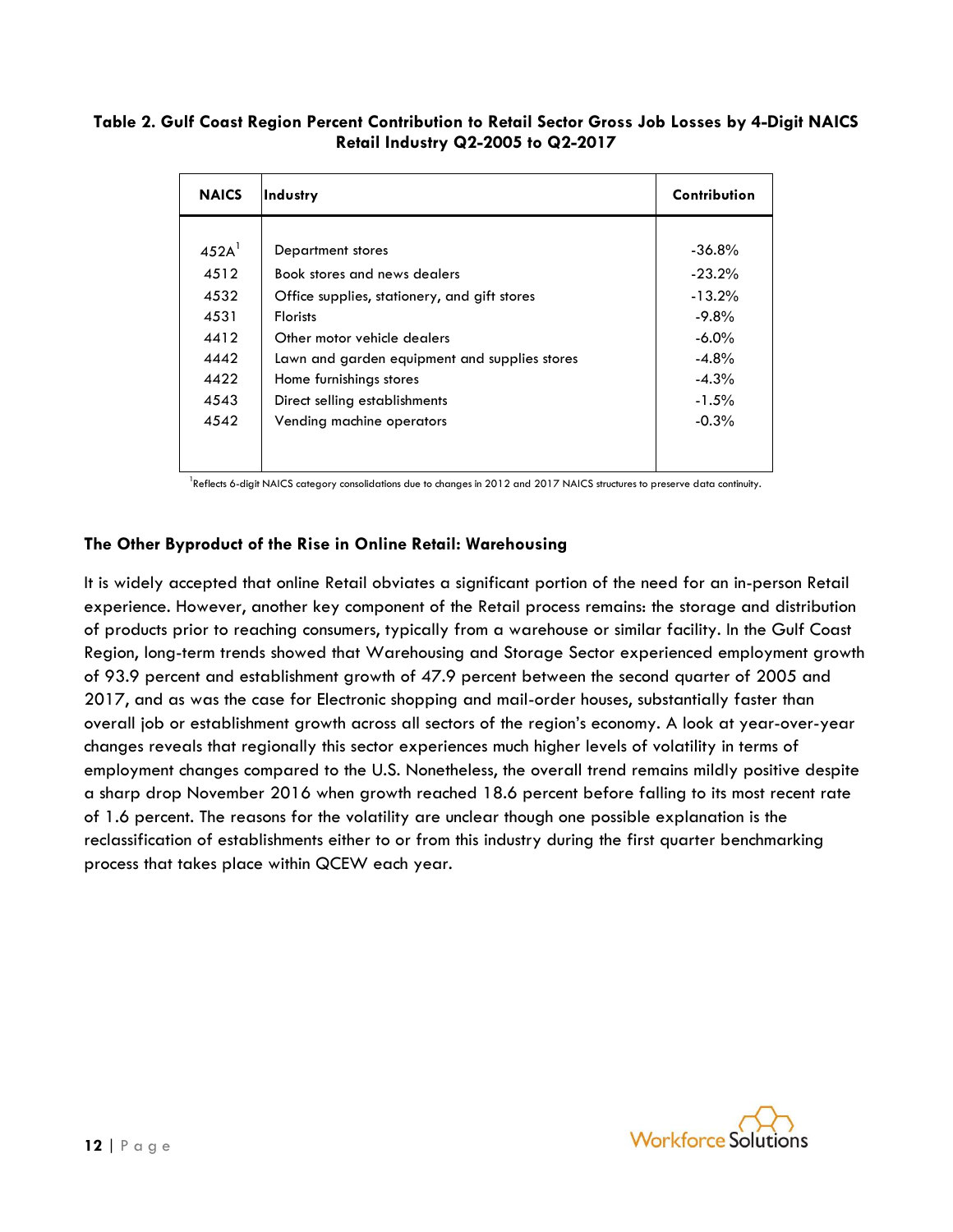

## **Chart 7. Gulf Coast Region and U.S. – Year Over Year Percent Change in Warehousing and Storage Job Growth Q2-2005 to Q2-2017**

Returning to the topic of online retailers, specifically Amazon, Warehousing and storage represents another category which may include firms of this type, especially at the local level given that Amazon reportedly operates at least six fulfillment-type facilities in the Gulf Coast Region. The challenge here in identifying the impacts on warehousing, besides the usual difficulties in proving causality, is that Amazon's presence in the region is relatively recent compared to other parts of the country and furthermore coincides with one of the most volatile stretches of changes in year-over-year job growth in this sector. It should also be noted that at roughly 14,000 warehousing jobs in region, the reported number of jobs across the various Amazon facilities across the region (approximately 4,000) would equate to nearly 28 percent of that industry's total employment. Below is a timeline of Amazon warehouse expansions in the Gulf Coast although it does not purport to be exhaustive:

- June 2014 Amazon opens its first fulfillment center, a 250,000-square-foot facility, outside of Humble, TX, reported to create 200 jobs.<sup>xv</sup>
- 2015-2016 Amazon offers 1-hour Prime Now delivery services to selected areas via two facilities. xvi
- May 2017 Amazon opens an 855,000-square-foot second fulfillment center in Pinto Business Park at the southwest corner of Interstate 45 and Beltway 8 in 2017, reported to create 2,500 jobs.xvii xviii
- Early-2018 Amazon opens a 110,000 square-foot leased facility in Fallbrook Pines Distribution Park. Reports from late-2017 indicated a first quarter 2018 start of operations however it is unclear what if any impact the acquisition of Whole Foods has on this facility going forward.<sup>xix</sup>

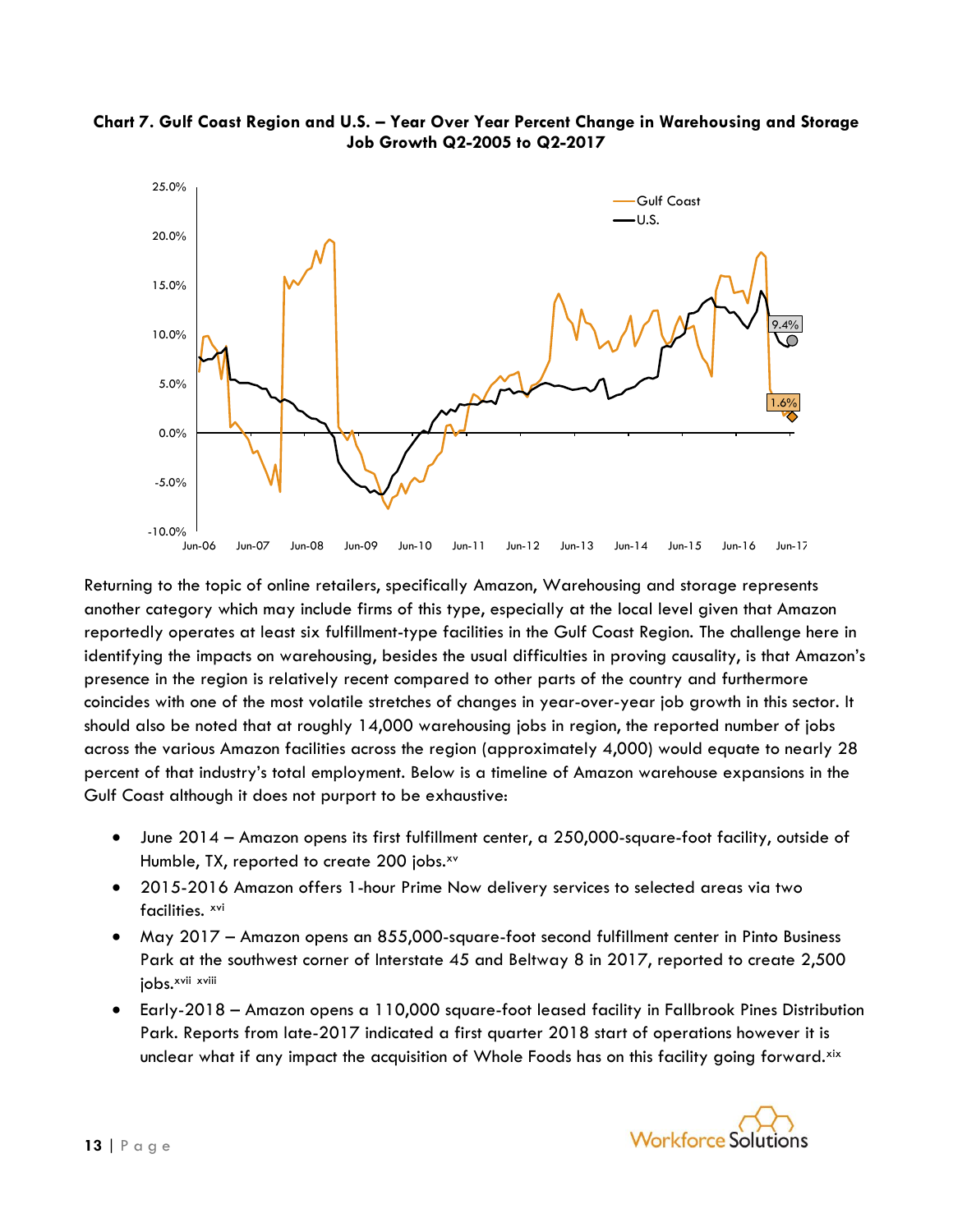• February 2018 – Amazon opens a one million-square-foot fulfillment center near Katy, TX, reported to create 1,000 full-time jobs.<sup>xx</sup>

## **Conclusion**

 $\overline{\phantom{a}}$ 

As we have shown, the Retail Sector continues to be an important part of both the local and national economies generating billions in sales and providing employment opportunities for hundreds of thousands if not millions of individuals. Over the past decade, retail in the Gulf Coast has added jobs and business establishments, yet in recent years this sector has shown signs of slowing, potentially resulting in net job losses. Changing technology and consumer preferences combined with the rise of online retailers have transformed the sector and will continue to do so with some degree of disruption to the labor market unavoidable. While there are numerous online retailers, Amazon remains the leader in this category and is not only a reflection of these trends but also a driver. The precise magnitude of this company's impact on traditional retail is difficult to discern at any geographical level but it was possible to demonstrate the Electronic Shopping, generally, has grown substantially faster than its physical counterpart across the Gulf Coast, indicating some substitution. One beneficiary of this growth is the Warehousing industry which has seen equally impressive growth over the past decade. However, this may be insufficient to offset declines in retail outlets such as Department Stores, which have been reducing their employment per establishment since the mid-2000s. What the future holds for brick-and-mortar retail is uncertain and undoubtedly some chains will reinvent themselves while others will cease to exist. Regardless, the types of jobs associated this sector will evolve and require new skills and as a result it will prove critical for workforce development practitioners to be attuned to these changes and adjust their efforts accordingly.

iii Bureau of Labor Statistics - Quarterly Census of Employment and Wages, as of Q2-2017

<sup>v</sup> eMarketer Amazon's Share of US Ecommerce to Surpass 40% In 2017, retrieved February 4, 2018

xii The Seattle Times – January 21, 2018 "Amazon Go cashierless convenience store opens to the public in Seattle"



<sup>i</sup> U.S. Bureau of Economic Analysis, Personal Consumption Expenditures, retrieved from FRED, Federal Reserve Bank of St. Louis; https://fred.stlouisfed.org/series/PCE, February 3, 2018.

ii U.S. Bureau of Economic Analysis, Value Added by Private Industries: Retail Trade as a Percentage of GDP, retrieved from FRED, Federal Reserve Bank of St. Louis; https://fred.stlouisfed.org/series/VAPGDPR, February 3, 2018.

iv The Current Employment Statistics survey indicates that job losses bottomed at -3,800 in August 2016 while QCEW indicates relatively more severe decline in employment.

<http://www.emarketer.com/newsroom/index.php/amazons-share-us-ecommerce-surpass-40-2017/> vi Morningstar via Recode "Amazon Prime is on pace to become more popular than cable TV" July 9, 2017 retrieved February 4, 2018 <https://www.recode.net/2017/7/9/15938658/amazon-prime-numbers-members-us-households-cable-tv>

vii Amazon.com "Amazon Prime" [https://www.amazon.com/p/feature/zh395rdnqt6b8ea retrieved February 4,](https://www.amazon.com/p/feature/zh395rdnqt6b8ea%20retrieved%20February%204) 2018 viii New York Times - March 19, 2012 "Amazon.com to Acquire Manufacturer of Robotics"

<https://dealbook.nytimes.com/2012/03/19/amazon-com-buys-kiva-systems-for-775-million/> retrieved February 4, 2018

<sup>&</sup>lt;sup>ix</sup> Business Insider – August 17, 2015 "See what it's like inside Amazon's massive warehouses" [http://www.businessinsider.com/what-its-like](http://www.businessinsider.com/what-its-like-in-amazons-massive-warehouses-fulfillment-centers-2014-11/#as-you-might-expect-working-in-an-amazon-warehouse-can-be-very-taxing-employees-need-to-be-able-to-lift-up-to-49-pounds-and-stand-or-walk-for-10-to-12-hours-per-day-6)[in-amazons-massive-warehouses-fulfillment-centers-2014-11/#as-you-might-expect-working-in-an-amazon-warehouse-can-be-very-taxing](http://www.businessinsider.com/what-its-like-in-amazons-massive-warehouses-fulfillment-centers-2014-11/#as-you-might-expect-working-in-an-amazon-warehouse-can-be-very-taxing-employees-need-to-be-able-to-lift-up-to-49-pounds-and-stand-or-walk-for-10-to-12-hours-per-day-6)[employees-need-to-be-able-to-lift-up-to-49-pounds-and-stand-or-walk-for-10-to-12-hours-per-day-6](http://www.businessinsider.com/what-its-like-in-amazons-massive-warehouses-fulfillment-centers-2014-11/#as-you-might-expect-working-in-an-amazon-warehouse-can-be-very-taxing-employees-need-to-be-able-to-lift-up-to-49-pounds-and-stand-or-walk-for-10-to-12-hours-per-day-6) retrieved February 4, 2018

x Venture Beat "You can now ask Alexa to order millions of products on Amazon" [https://venturebeat.com/2016/07/01/you-can-now-ask](https://venturebeat.com/2016/07/01/you-can-now-ask-alexa-to-order-millions-of-products-on-amazon/)[alexa-to-order-millions-of-products-on-amazon/](https://venturebeat.com/2016/07/01/you-can-now-ask-alexa-to-order-millions-of-products-on-amazon/) retrieved February 4, 2018

xi The Financial Times "Nicolau, Anna (June 17, 2017). "Walmart and Amazon in acquisition shopping spree in retail battle". Financial Times. United Kingdom." <https://www.ft.com/content/bca88eac-52f6-11e7-bfb8-997009366969> retrieved February 4, 2018

<https://www.seattletimes.com/business/amazon/amazon-go-cashierless-convenience-store-opening-to-the-public/> retrieved February 4, 2018

xiii The periods referred to are year-over-year quarterly changes in employment.